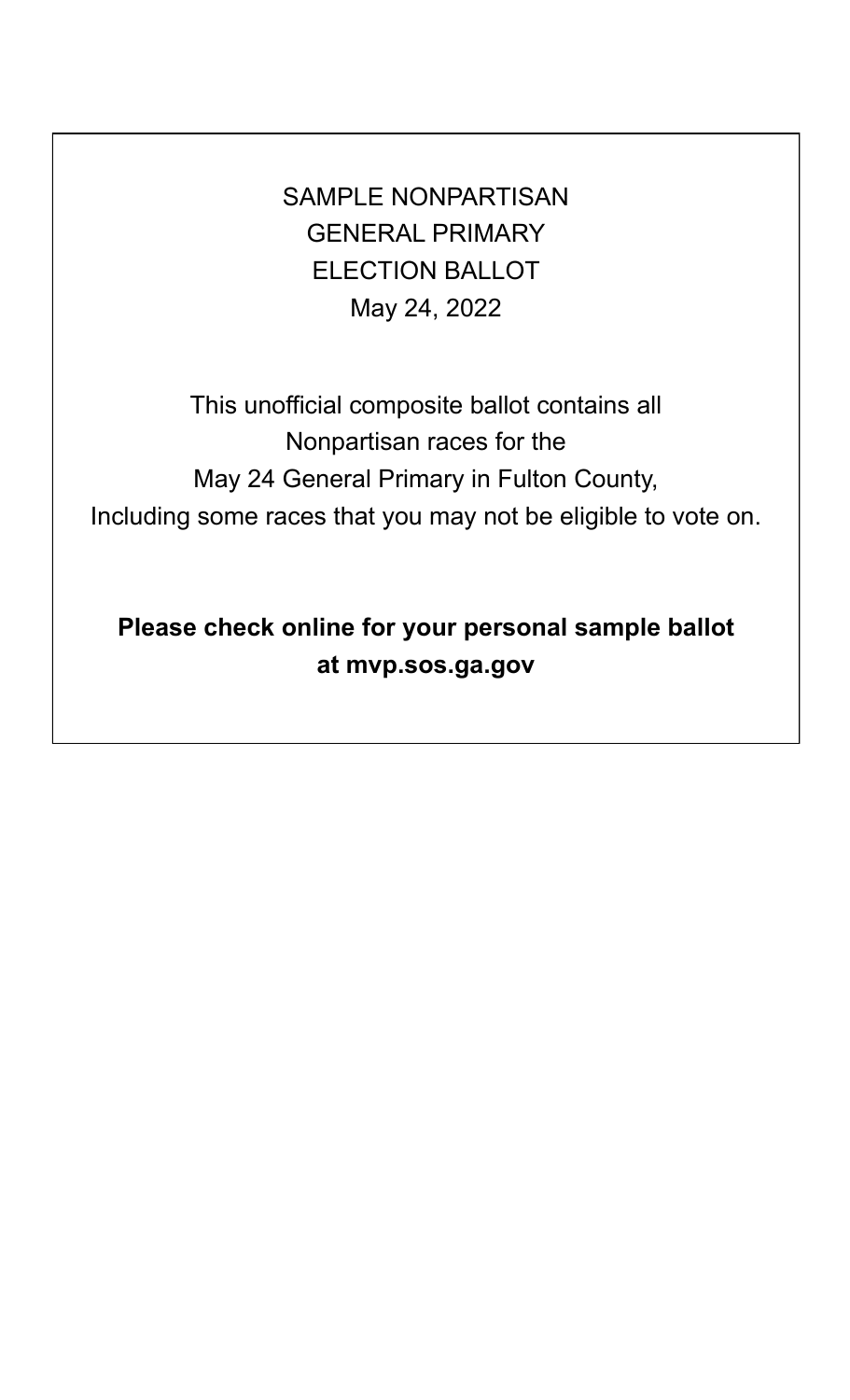## **SAMPLE NONPARTISAN GENERAL PRIMARY ELECTION COMPOSITE BALLOT May 24, 2022 | FULTON COUNTY**

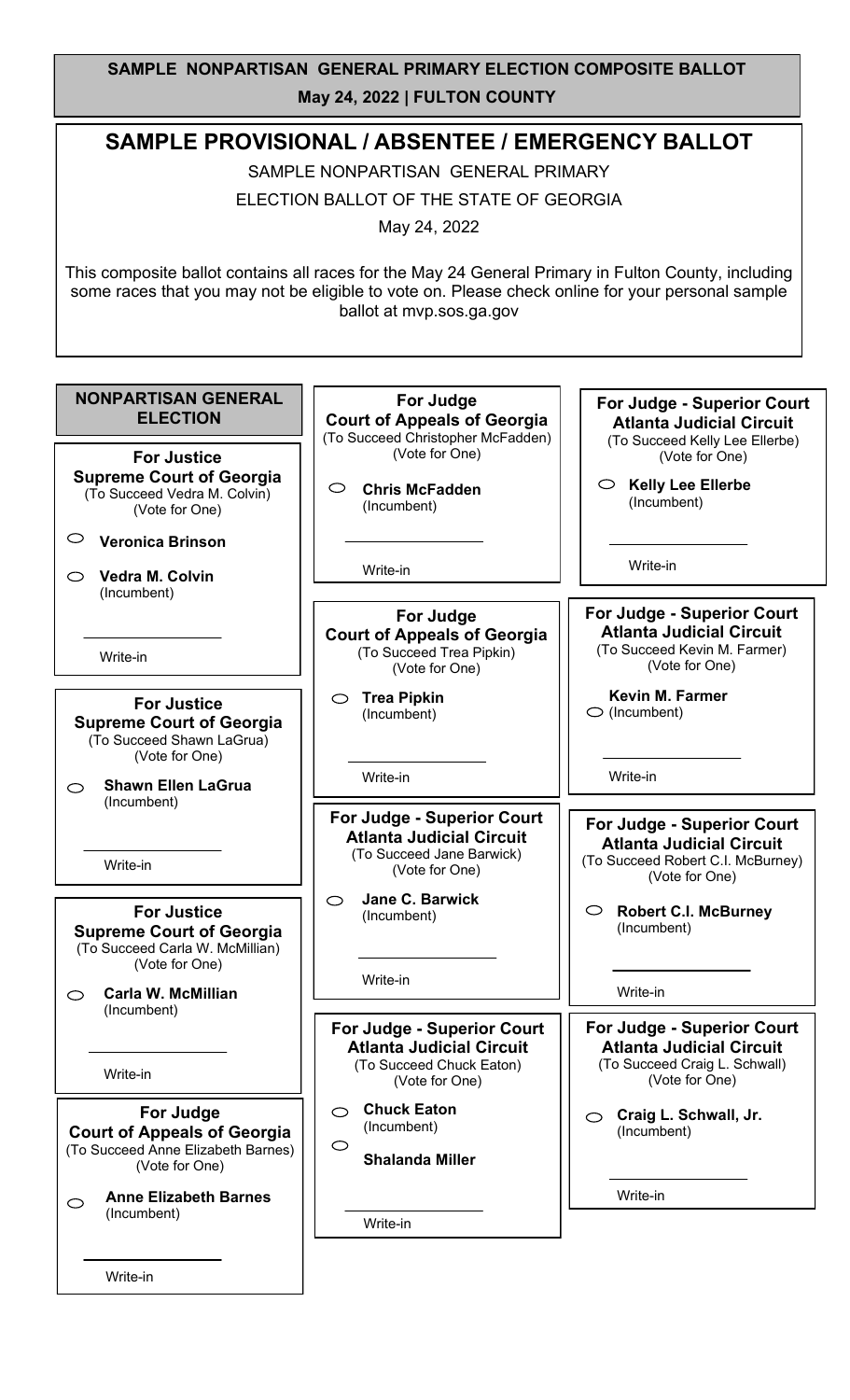#### **SAMPLE NONPARTISAN GENERAL PRIMARY ELECTION COMPOSITE BALLOT May 24, 2022 | FULTON COUNTY For Judge - Superior Court For Chief Magistrate Judge Atlanta Judicial Circuit Fulton County** (To Succeed Cassandra Kirk) (To Succeed Paige Whitaker) (Vote for One) (Vote for One) **Cassandra Kirk Allyson R. Pitts**  $\circ$ (Incumbent) **Paige Reese Whitaker**  $\circ$ (Incumbent) Write-in Write-in**For Judge - State Court For Fulton County Board of Fulton County Education - District 2** (To Succeed Fred Eady) (Vote for One) (Vote for One) **Fred C. Eady Brittany Griffin** (Incumbent) **Lillie Pozatek** Write-in Write-in **For Judge - State Court For Fulton County Board of Fulton County Education - District 6** (To Succeed Eric Richardson) (Vote for One) (Vote for One) **Kimberly R. Dove Eric Richardson** (Incumbent) (Incumbent) **Latonya Martin Rogers** Write-in Write-in **For Judge - State Court For Fulton County Board of Fulton County** (To Succeed Jay M. Roth) **Education - District 7** (Vote for One) (Vote for One) **Jay M. Roth**  $\circ$ **Phil Chen** (Incumbent)  $\circ$ **Michelle Morancie** Write-in Write-in